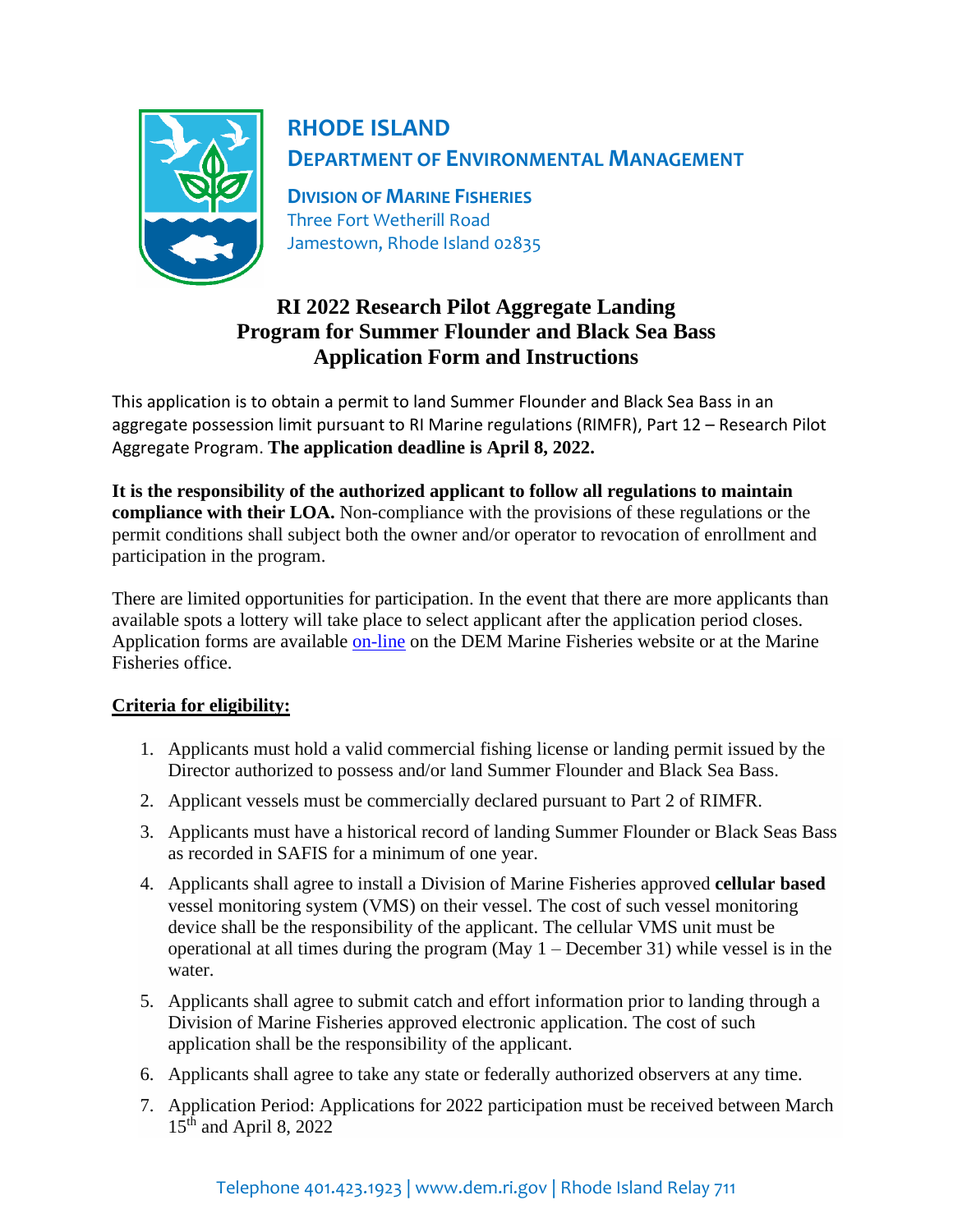## **RI 2022 Research Pilot Aggregate Landing Program for Summer Flounder and Black Sea Bass Application**

| <b>Vessel Name:</b>                                                                                                   |      |
|-----------------------------------------------------------------------------------------------------------------------|------|
| Coast Guard Doc. #                                                                                                    |      |
| <b>Vessel Federal Permit Number:</b>                                                                                  |      |
| <b>Vessel Owner Name:</b>                                                                                             |      |
| Phone number:                                                                                                         |      |
| Email:                                                                                                                |      |
|                                                                                                                       |      |
| <u> 1989 - Johann John Stoff, deutscher Stoffen und der Stoffen und der Stoffen und der Stoffen und der Stoffen u</u> |      |
| <b>Owner Signature</b>                                                                                                | Date |
|                                                                                                                       |      |
| RI Commercial Fishing License (MPURP/PEL/RESLND/NRLNDR) #:                                                            |      |
| (Circle one)                                                                                                          |      |
|                                                                                                                       |      |
| RI Commercial Fishing License (MPURP/PEL/RESLND/NRLNDR) #:______________________                                      |      |
| (Circle one)                                                                                                          |      |
|                                                                                                                       |      |
| RI Commercial Fishing License (MPURP/PEL/RESLND/NRLNDR) #:______________________                                      |      |
| (Circle one)                                                                                                          |      |
|                                                                                                                       |      |
| RI Commercial Fishing License (MPURP/PEL/RESLND/NRLNDR) #:______________________                                      |      |
| (Circle one)                                                                                                          |      |
|                                                                                                                       |      |
|                                                                                                                       |      |
| Captain Signature                                                                                                     | Date |